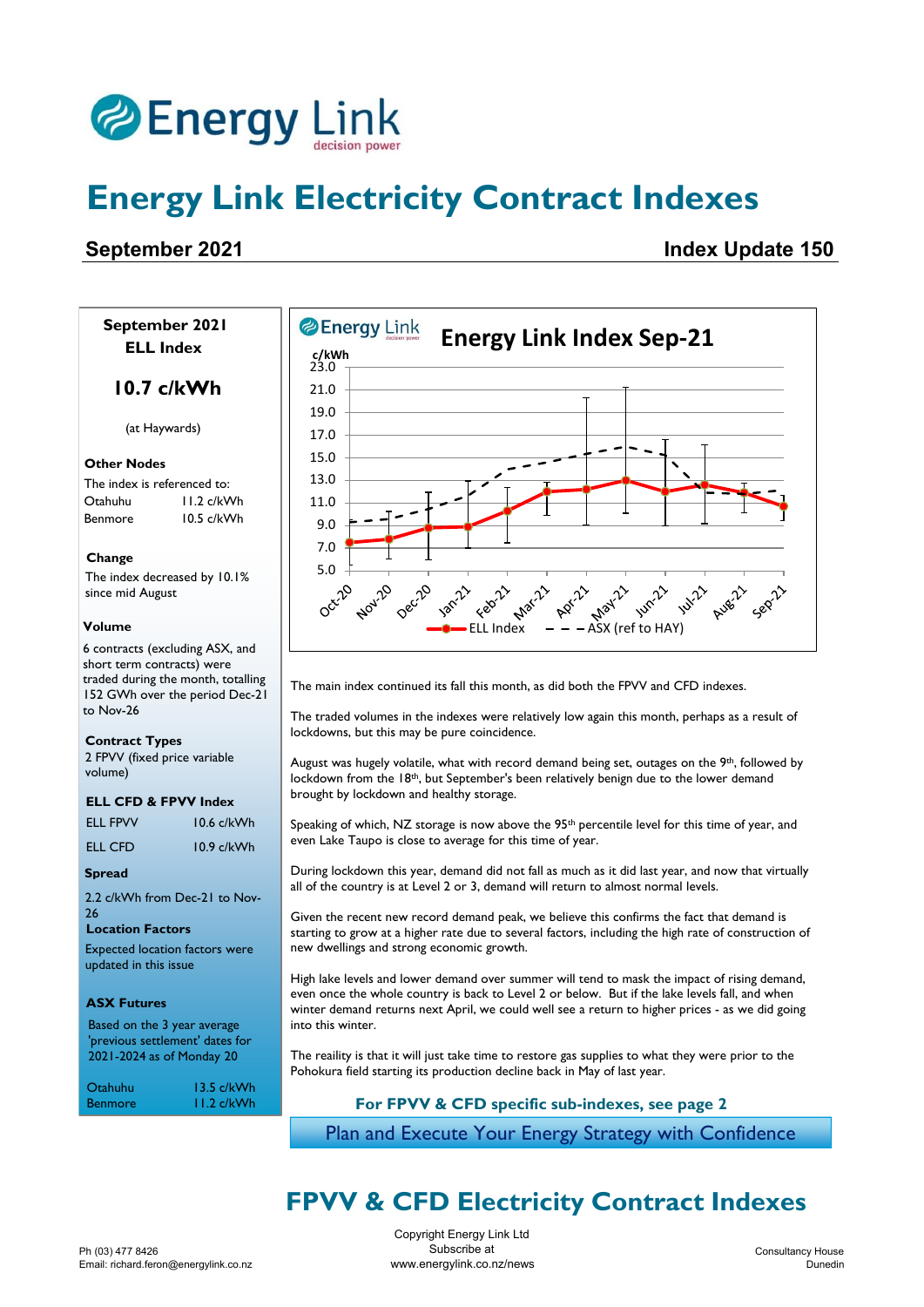Level 4, Consultancy House 7 Bond St , Dunedin Phone 03 479 2475

#### **Plan and execute your energy strategy with**





The top two charts at right break the main ELL Index into two indices focusing specifically on either FPVV or CFD contracts. This makes the premium that is priced into the FPVV contracts (for the security of having no spot exposure) more readily apparent. These graphs also show the number of contracts of each type used in the calculation of each Index value. Index values generated from low contract volumes should be used with caution.

The bottom graph compares the two indices directly and also tracks the price difference between the FPVV & CFD contracts as a percentage of the CFD price.



**FPVV & CFD Electricity Contract Indexes**



FPVV to CFD % Diff  $\longrightarrow$  ELL FPVV Index  $\rightarrow$   $\rightarrow$  ASX (ref to HAY)  $\longrightarrow$  ELL CFD Index

**May 212** 

Aprill

**WILLIAN** 

Aug221

Seprit

#### Plan and Execute Your Energy Strategy with Confidence

Dec20

Jan-21

**0ct**20

Have confidence in your energy strategy when you work with Energy Link: we're here to help you make the best energy-related decisions. We act as adviser and broker for initiating and renewing energy contracts including fixed price variable volume and hedging contracts. Our Ellserve energy information system captures energy invoices electronically, checks invoices, and provides access to data and reports from multiple suppliers on our secure web site. We make it easy to take action on energy, it's as simple as that!

Februh

Mar-21

**Volume and Price History** Copyright Energy Link Ltd Subscribe at www.energylink.co.nz/news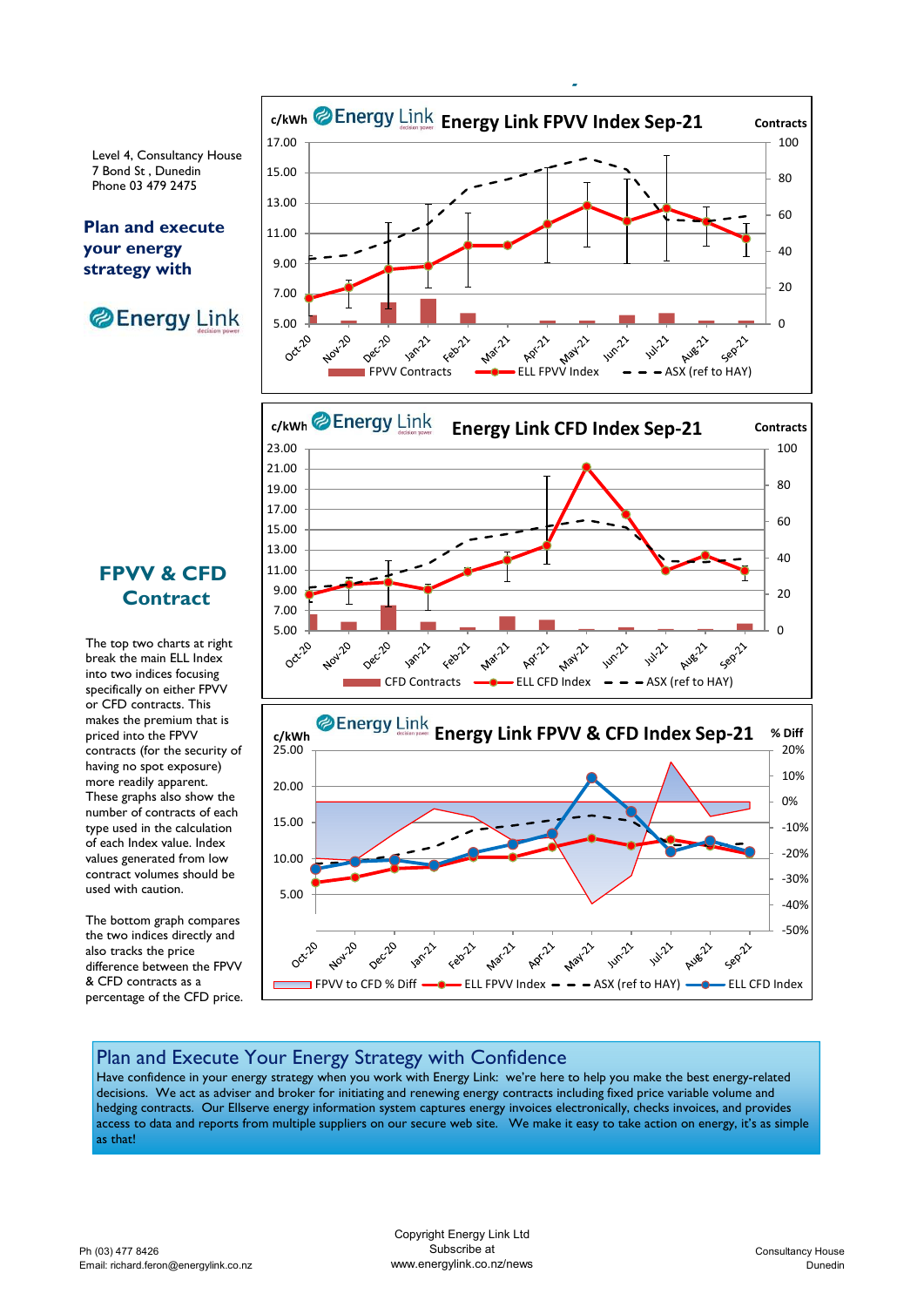## **Volume and Price History**



Level 4, Consultancy House 7 Bond St , Dunedin Phone 03 479 2475

**Plan and execute your energy strategy with confidence**





The Energy Link Ltd (ELL) index chart shows the values over the 12 months up to publication date. All prices are referenced to the **Haywards** reference node on the grid (lower North Island), and the error bars show the highest and lowest contract value in the 36 month period covered by the index. Details of the index methodology are available from Energy Link.

The indexes exclude futures contracts traded on the ASX, contracts that are less than 6 months in duration, and contracts with volumes significantly less than disclosure rules require, or that are unverified or in dispute.

Energy Link Ltd makes every effort to ensure the information contained in this report is accurate but does not guarantee this accuracy. Energy Link Ltd accepts no liability for any use of this information by readers. This report is copyright of Energy Link Ltd and is not to be

#### Plan and Execute Your Energy Strategy with Confidence

Have confidence in your energy strategy when you work with Energy Link: we're here to help you make the best energy-related decisions. We act as adviser and broker for initiating and renewing energy contracts including fixed price variable volume and hedging contracts. Our Ellserve energy information system captures energy invoices electronically, checks invoices, and provides access to data and reports from multiple suppliers on our secure web site. We make it easy to take action on energy, it's as simple